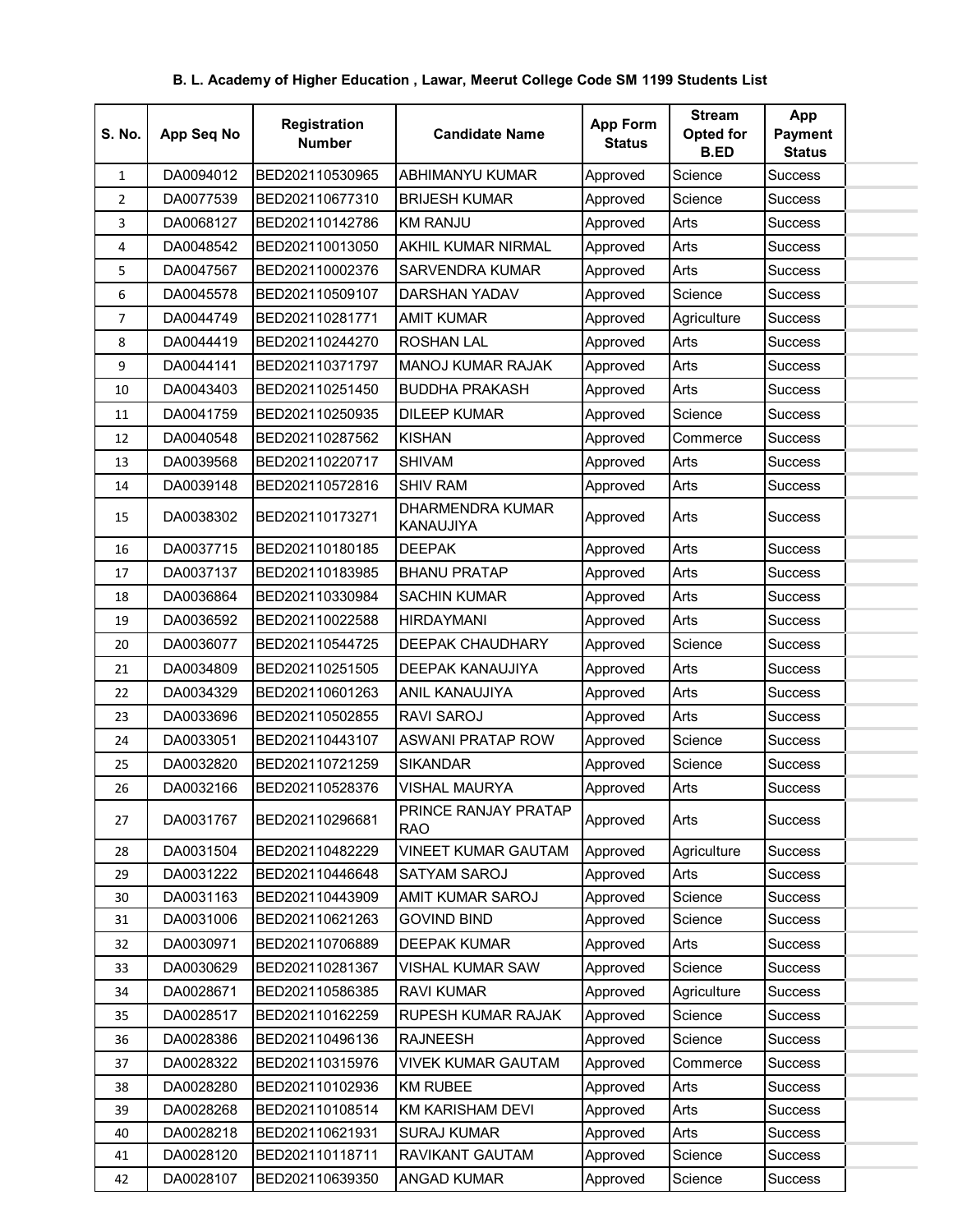| 43 | DA0028099 | BED202110617914 | <b>LAL BAHADUR GAUTAM</b>         | Approved | Arts        | <b>Success</b> |  |
|----|-----------|-----------------|-----------------------------------|----------|-------------|----------------|--|
| 44 | DA0028085 | BED202110639094 | PAVAN KUMAR                       | Approved | Science     | <b>Success</b> |  |
| 45 | DA0028072 | BED202110323173 | <b>PRAVEEN KUMAR</b>              | Approved | Science     | <b>Success</b> |  |
| 46 | DA0028054 | BED202110273032 | VINAY KUMAR                       | Approved | Arts        | <b>Success</b> |  |
| 47 | DA0028046 | BED202110454902 | ABHAY PRATAP GAUTAM               | Approved | Science     | <b>Success</b> |  |
| 48 | DA0020619 | BED202110384121 | RAHUL GAUTAM                      | Approved | Arts        | <b>Success</b> |  |
| 49 | DA0020379 | BED202110386053 | <b>SOORAJ KUMAR</b>               | Approved | Arts        | <b>Success</b> |  |
| 50 | DA0020109 | BED202110179999 | <b>SHIVAM PRATAP</b>              | Approved | Arts        | <b>Success</b> |  |
| 51 | DA0019806 | BED202110027465 | <b>DEEPAK KUMAR</b>               | Approved | Arts        | Success        |  |
| 52 | DA0019639 | BED202110456288 | <b>BRIJESHKUMAR</b>               | Approved | Arts        | <b>Success</b> |  |
| 53 | DA0019060 | BED202110408793 | PRASHANT KUMAR                    | Approved | Arts        | <b>Success</b> |  |
| 54 | DA0018497 | BED202110372175 | <b>MANEESHA</b>                   | Approved | Arts        | <b>Success</b> |  |
| 55 | DA0018353 | BED202110226493 | <b>DEEPAK KUMAR</b><br>KANAUJIYA  | Approved | Science     | <b>Success</b> |  |
| 56 | DA0018218 | BED202110288334 | <b>ANKIT KUMAR</b>                | Approved | Agriculture | <b>Success</b> |  |
| 57 | DA0017924 | BED202110518156 | <b>SURAJ KUMAR RAJAK</b>          | Approved | Science     | <b>Success</b> |  |
| 58 | DA0017145 | BED202110487295 | <b>DHIRENDRA</b>                  | Approved | Arts        | <b>Success</b> |  |
| 59 | DA0016411 | BED202110324262 | <b>SURAJ KUMAR</b>                | Approved | Arts        | <b>Success</b> |  |
| 60 | DA0016106 | BED202110248238 | <b>AKHILESH KUMAR</b>             | Approved | Science     | <b>Success</b> |  |
| 61 | DA0015970 | BED202110388334 | <b>SURYAKANT GAUTAM</b>           | Approved | Science     | <b>Success</b> |  |
| 62 | DA0015806 | BED202110579895 | <b>ABHINEET KUMAR</b>             | Approved | Science     | <b>Success</b> |  |
| 63 | DA0015576 | BED202110447923 | <b>SARVESH KUMAR</b>              | Approved | Arts        | <b>Success</b> |  |
| 64 | DA0015359 | BED202110543240 | <b>AMIT KUMAR</b>                 | Approved | Arts        | <b>Success</b> |  |
| 65 | DA0015003 | BED202110090367 | VINOD KUMAR                       | Approved | Science     | <b>Success</b> |  |
| 66 | DA0014574 | BED202110351188 | <b>SATYAVAN</b>                   | Approved | Arts        | <b>Success</b> |  |
| 67 | DA0014055 | BED202110137467 | <b>KM KHUSHABU</b>                | Approved | Arts        | <b>Success</b> |  |
| 68 | DA0013568 | BED202110688881 | <b>RAVI KUMAR</b>                 | Approved | Arts        | <b>Success</b> |  |
| 69 | DA0013263 | BED202110590430 | <b>GOVIND KUMAR</b>               | Approved | Arts        | <b>Success</b> |  |
| 70 | DA0013014 | BED202110296758 | <b>DEEPAK KUMAR</b>               | Approved | Science     | <b>Success</b> |  |
| 71 | DA0012522 | BED202110316200 | <b>SANDEEP KUMAR</b>              | Approved | Arts        | Success        |  |
| 72 | DA0012286 | BED202110650562 | <b>NEETISH KUMAR</b>              | Approved | Agriculture | <b>Success</b> |  |
| 73 | DA0012015 | BED202110455952 | <b>ASHISH SAROJ</b>               | Approved | Arts        | <b>Success</b> |  |
| 74 | DA0011518 | BED202110545014 | ASHISH KUMAR GAUTAM               | Approved | Arts        | <b>Success</b> |  |
| 75 | DA0011251 | BED202110013526 | <b>MANEESH KUMAR</b>              | Approved | Arts        | <b>Success</b> |  |
| 76 | DA0011016 | BED202110508895 | <b>SHLOK KUMAR</b>                | Approved | Arts        | Success        |  |
| 77 | DA0010718 | BED202110405217 | DHANANJAY                         | Approved | Science     | <b>Success</b> |  |
| 78 | DA0009786 | BED202110603349 | <b>MANJU SAROJ</b>                | Approved | Arts        | <b>Success</b> |  |
| 79 | DA0009216 | BED202110392422 | <b>LAXMI SAROJ</b>                | Approved | Arts        | <b>Success</b> |  |
| 80 | DA0008889 | BED202110078579 | KUMARI CHANDA DEVI                | Approved | Arts        | Success        |  |
| 81 | DA0008275 | BED202110321185 | <b>GAURAV RAJAK</b>               | Approved | Science     | <b>Success</b> |  |
| 82 | DA0008117 | BED202110653063 | <b>MANMOHAN YADAV</b>             | Approved | Arts        | <b>Success</b> |  |
| 83 | DA0007567 | BED202110314048 | UJJVAL SONKAR                     | Approved | Arts        | <b>Success</b> |  |
| 84 | DA0007285 | BED202110321416 | DHEERAJ GAUTAM                    | Approved | Science     | <b>Success</b> |  |
| 85 | DA0007068 | BED202110171259 | SANDEEP KUMAR                     | Approved | Science     | <b>Success</b> |  |
| 86 | DA0006693 | BED202110184312 | <b>AMARJEET</b>                   | Approved | Arts        | <b>Success</b> |  |
| 87 | DA0006507 | BED202110577741 | <b>MUKUL BHARTI</b>               | Approved | Science     | <b>Success</b> |  |
| 88 | DA0006332 | BED202110227363 | SURAJ PASAWAN                     | Approved | Arts        | <b>Success</b> |  |
| 89 | DA0006140 | BED202110353207 | <b>DEEPAK KUMAR</b><br>KANNAUJIYA | Approved | Science     | <b>Success</b> |  |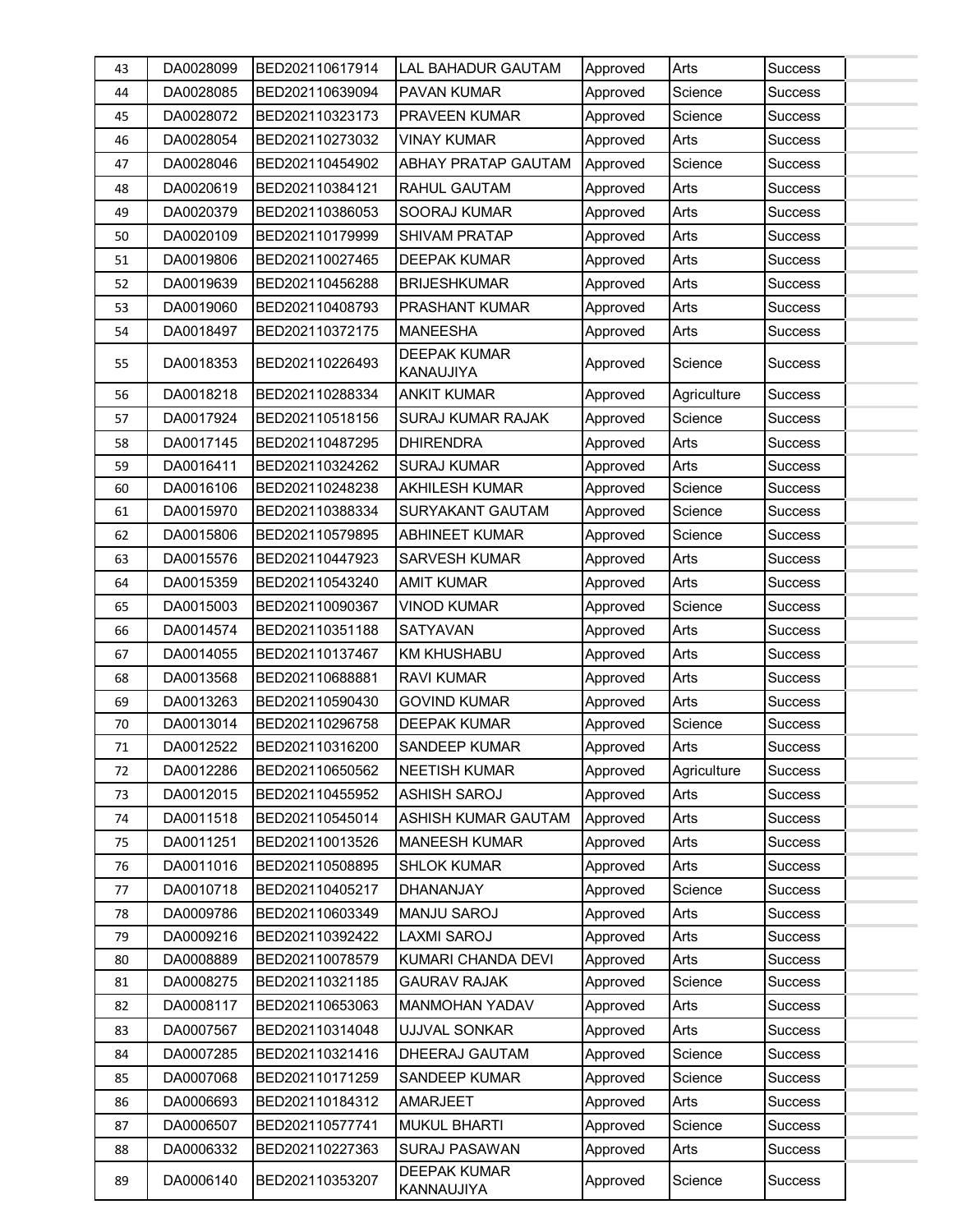| 90  | DA0004966 | BED202110660528 | <b>SABHAJEET HARIZAN</b> | Approved  | Arts        | Success        |
|-----|-----------|-----------------|--------------------------|-----------|-------------|----------------|
| 91  | DA0004705 | BED202110148058 | <b>ATUL KUMAR</b>        | Approved  | Arts        | Success        |
| 92  | DA0004375 | BED202110129890 | <b>SANDEEP PRATAP</b>    | Approved  | Agriculture | Success        |
| 93  | DA0002991 | BED202110338970 | <b>SUNIL KUMAR</b>       | Approved  | Science     | Success        |
| 94  | DA0002464 | BED202110272384 | <b>JANMEJAY PRATAP</b>   | Approved  | Arts        | <b>Success</b> |
| 95  | DA0002315 | BED202110363364 | <b>ANIL KUMAR</b>        | Approved  | Arts        | <b>Success</b> |
| 96  | DA0002080 | BED202110424248 | <b>SURAJ</b>             | Approved  | Science     | <b>Success</b> |
| 97  | DA0001664 | BED202110263369 | <b>KAUSHAL KUMAR</b>     | Approved  | Science     | Success        |
| 98  |           | BED202110692456 | <b>PREETI YADAV</b>      | Submitted | Arts        | Success        |
| 99  |           | BED202110672233 | <b>SHIVANGI BANSAL</b>   | Submitted | Commerce    | Success        |
| 100 |           | BED202110473996 | <b>ANKUR SINGH</b>       | Submitted | Science     | <b>Success</b> |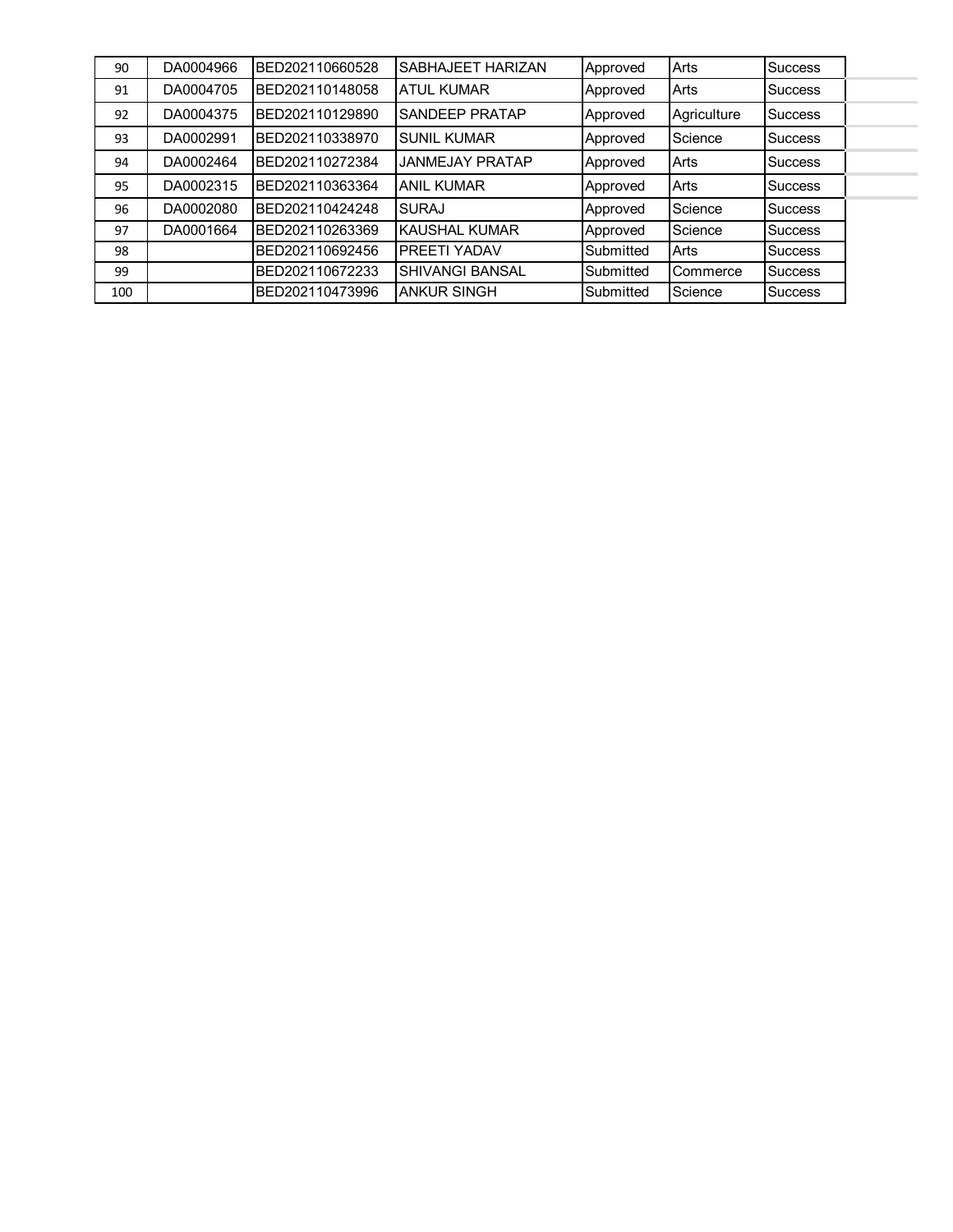$\equiv$  $\overline{\phantom{a}}$  $\equiv$ **Contract Contract**  $\sim$ **Contract Contract Contract Contract**  $\overline{\phantom{a}}$  $\frac{1}{2} \left( \frac{1}{2} \right) \left( \frac{1}{2} \right) \left( \frac{1}{2} \right) \left( \frac{1}{2} \right) \left( \frac{1}{2} \right) \left( \frac{1}{2} \right) \left( \frac{1}{2} \right) \left( \frac{1}{2} \right) \left( \frac{1}{2} \right) \left( \frac{1}{2} \right) \left( \frac{1}{2} \right) \left( \frac{1}{2} \right) \left( \frac{1}{2} \right) \left( \frac{1}{2} \right) \left( \frac{1}{2} \right) \left( \frac{1}{2} \right) \left( \frac$  $\sim$  $\overline{\phantom{a}}$  $\frac{1}{2} \left( \frac{1}{2} \right) \left( \frac{1}{2} \right) \left( \frac{1}{2} \right) \left( \frac{1}{2} \right) \left( \frac{1}{2} \right) \left( \frac{1}{2} \right) \left( \frac{1}{2} \right) \left( \frac{1}{2} \right) \left( \frac{1}{2} \right) \left( \frac{1}{2} \right) \left( \frac{1}{2} \right) \left( \frac{1}{2} \right) \left( \frac{1}{2} \right) \left( \frac{1}{2} \right) \left( \frac{1}{2} \right) \left( \frac{1}{2} \right) \left( \frac$  $\sim$ **Contract Contract**  $\sim$  $\overline{\phantom{0}}$  $\frac{\partial}{\partial t} = \frac{\partial}{\partial t}$  $\equiv$ **Contract Contract**  $\overline{\phantom{a}}$ and the  $\frac{1}{2} \left( \frac{1}{2} \right) \left( \frac{1}{2} \right) \left( \frac{1}{2} \right) \left( \frac{1}{2} \right) \left( \frac{1}{2} \right) \left( \frac{1}{2} \right) \left( \frac{1}{2} \right) \left( \frac{1}{2} \right) \left( \frac{1}{2} \right) \left( \frac{1}{2} \right) \left( \frac{1}{2} \right) \left( \frac{1}{2} \right) \left( \frac{1}{2} \right) \left( \frac{1}{2} \right) \left( \frac{1}{2} \right) \left( \frac{1}{2} \right) \left( \frac$  $\overline{\phantom{a}}$ **Contract Contract**  $\sim$  $\frac{1}{2} \left( \frac{1}{2} \right) \left( \frac{1}{2} \right) \left( \frac{1}{2} \right) \left( \frac{1}{2} \right) \left( \frac{1}{2} \right) \left( \frac{1}{2} \right) \left( \frac{1}{2} \right) \left( \frac{1}{2} \right) \left( \frac{1}{2} \right) \left( \frac{1}{2} \right) \left( \frac{1}{2} \right) \left( \frac{1}{2} \right) \left( \frac{1}{2} \right) \left( \frac{1}{2} \right) \left( \frac{1}{2} \right) \left( \frac{1}{2} \right) \left( \frac$  $\overline{\phantom{a}}$ **Contract Contract** ÷.  $\sim$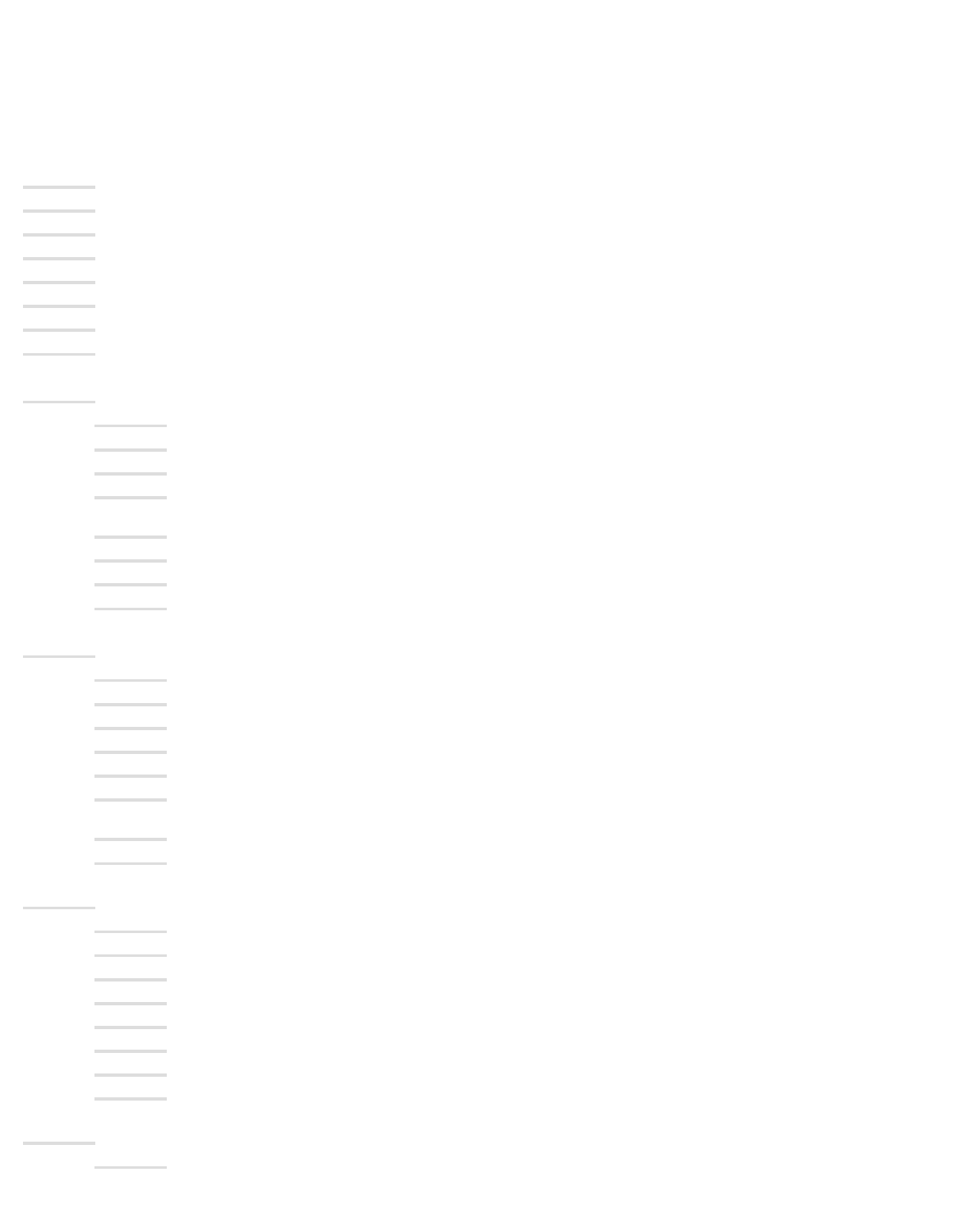**Contract Contract**  $\equiv$  $\frac{1}{2} \left( \frac{1}{2} \right) \left( \frac{1}{2} \right) \left( \frac{1}{2} \right) \left( \frac{1}{2} \right) \left( \frac{1}{2} \right) \left( \frac{1}{2} \right) \left( \frac{1}{2} \right) \left( \frac{1}{2} \right) \left( \frac{1}{2} \right) \left( \frac{1}{2} \right) \left( \frac{1}{2} \right) \left( \frac{1}{2} \right) \left( \frac{1}{2} \right) \left( \frac{1}{2} \right) \left( \frac{1}{2} \right) \left( \frac{1}{2} \right) \left( \frac$  $\frac{1}{\sqrt{1-\frac{1}{2}}}$  $\overline{\phantom{a}}$  $\mathcal{L}^{\mathcal{L}}$ **Contract Contract**  $\overline{\phantom{a}}$  $\overline{\phantom{a}}$  $\overline{\phantom{a}}$ e. **Contract Contract**  $\overline{\phantom{a}}$  $\frac{1}{1-\frac{1}{2}}\int_{0}^{\frac{1}{2}}\left( \frac{1}{\left( \frac{1}{2}\right) ^{2}}-\frac{1}{2}\right) ^{2}d\mu d\nu$  $\overline{\phantom{a}}$  $\sim$  $\overline{\phantom{a}}$ **Contract Contract Contract**  $\overline{\phantom{a}}$  $\frac{1}{2} \left( \frac{1}{2} \right) \left( \frac{1}{2} \right) \left( \frac{1}{2} \right) \left( \frac{1}{2} \right) \left( \frac{1}{2} \right) \left( \frac{1}{2} \right) \left( \frac{1}{2} \right) \left( \frac{1}{2} \right) \left( \frac{1}{2} \right) \left( \frac{1}{2} \right) \left( \frac{1}{2} \right) \left( \frac{1}{2} \right) \left( \frac{1}{2} \right) \left( \frac{1}{2} \right) \left( \frac{1}{2} \right) \left( \frac{1}{2} \right) \left( \frac$  $\overline{\phantom{a}}$  $\equiv$  .  $\overline{\phantom{a}}$  $\sim$  0.000  $\sim$ **Contract Contract Contract**  $\frac{1}{2} \left( \frac{1}{2} \right) \left( \frac{1}{2} \right) \left( \frac{1}{2} \right) \left( \frac{1}{2} \right) \left( \frac{1}{2} \right) \left( \frac{1}{2} \right) \left( \frac{1}{2} \right) \left( \frac{1}{2} \right) \left( \frac{1}{2} \right) \left( \frac{1}{2} \right) \left( \frac{1}{2} \right) \left( \frac{1}{2} \right) \left( \frac{1}{2} \right) \left( \frac{1}{2} \right) \left( \frac{1}{2} \right) \left( \frac{1}{2} \right) \left( \frac$  $\frac{1}{2} \left( \frac{1}{2} \right) \left( \frac{1}{2} \right) \left( \frac{1}{2} \right) \left( \frac{1}{2} \right) \left( \frac{1}{2} \right) \left( \frac{1}{2} \right) \left( \frac{1}{2} \right) \left( \frac{1}{2} \right) \left( \frac{1}{2} \right) \left( \frac{1}{2} \right) \left( \frac{1}{2} \right) \left( \frac{1}{2} \right) \left( \frac{1}{2} \right) \left( \frac{1}{2} \right) \left( \frac{1}{2} \right) \left( \frac{1}{2} \right) \left( \frac$  $\frac{\partial \mathbf{u}}{\partial \mathbf{u}}$